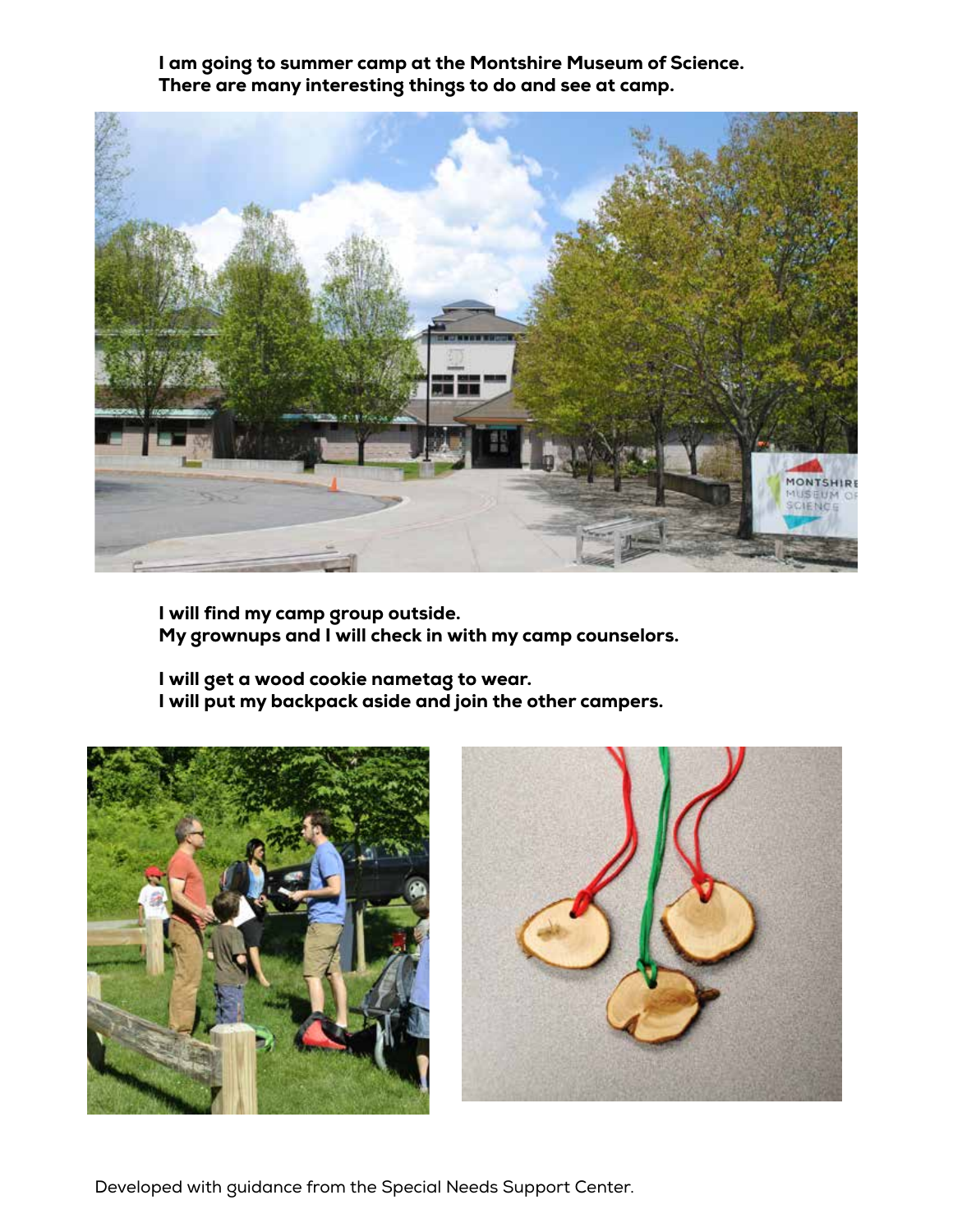We will play while we wait for everyone to arrive.



We will have circle time to talk about our day. It's okay if I don't feel like talking.

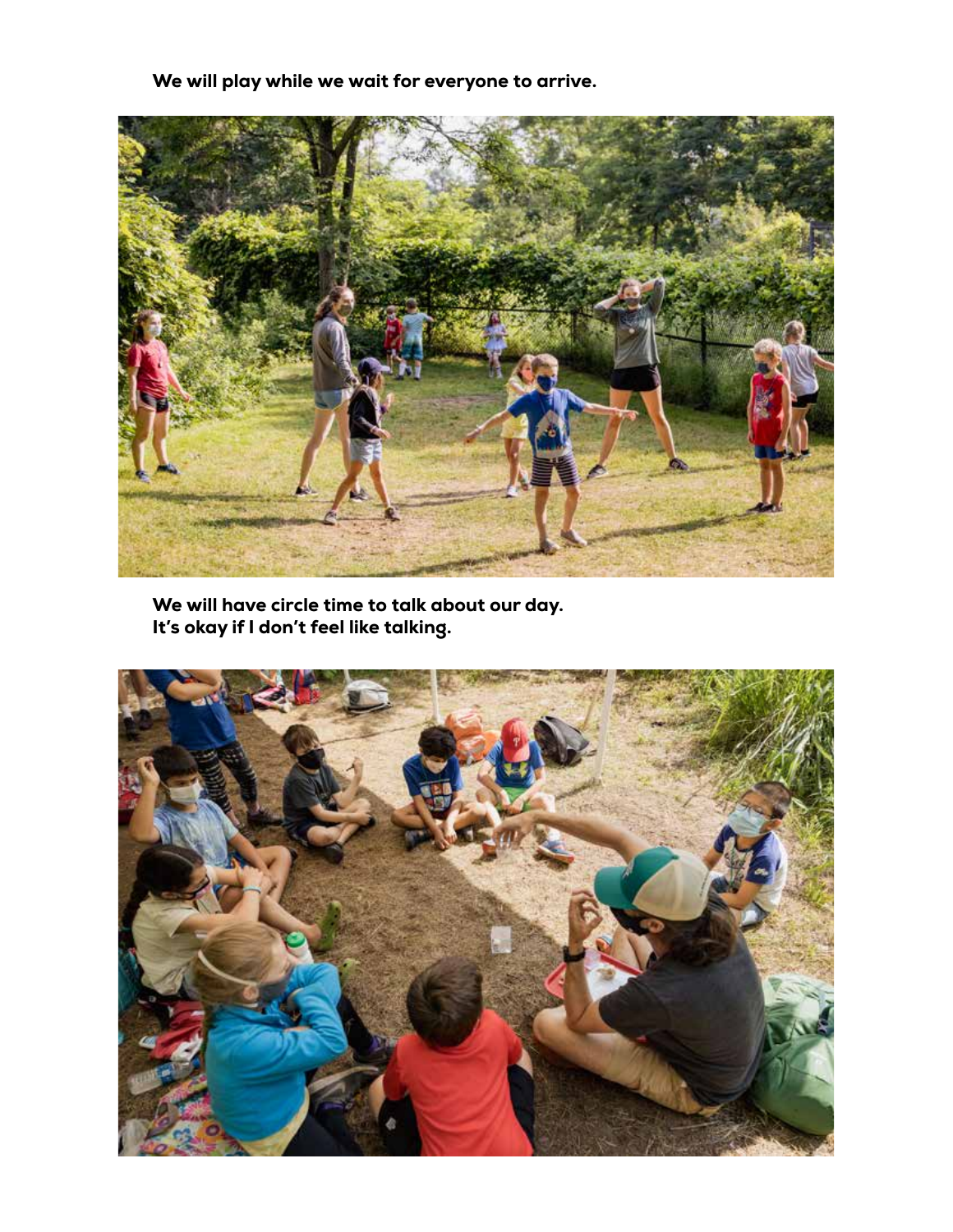We will walk to our basecamp. Basecamp is our special place to play, eat and leave our bags.





I will be in a small group with other campers. I will try and see and do all kinds of things!

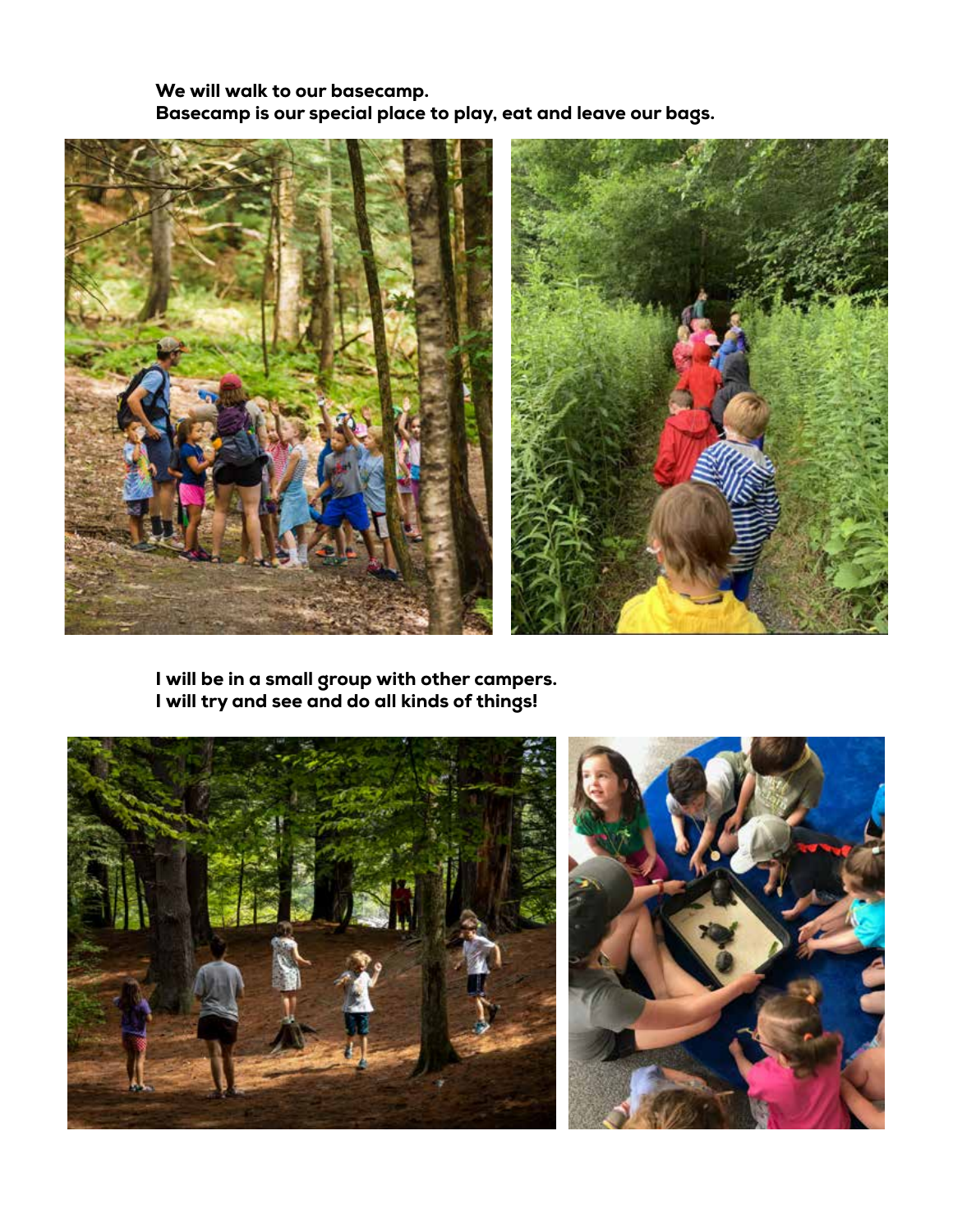Then I will eat snack.



This is the bathroom we will use at camp. We will have bathroom breaks during the day. If I need to go to the bathroom I can always ask a counselor

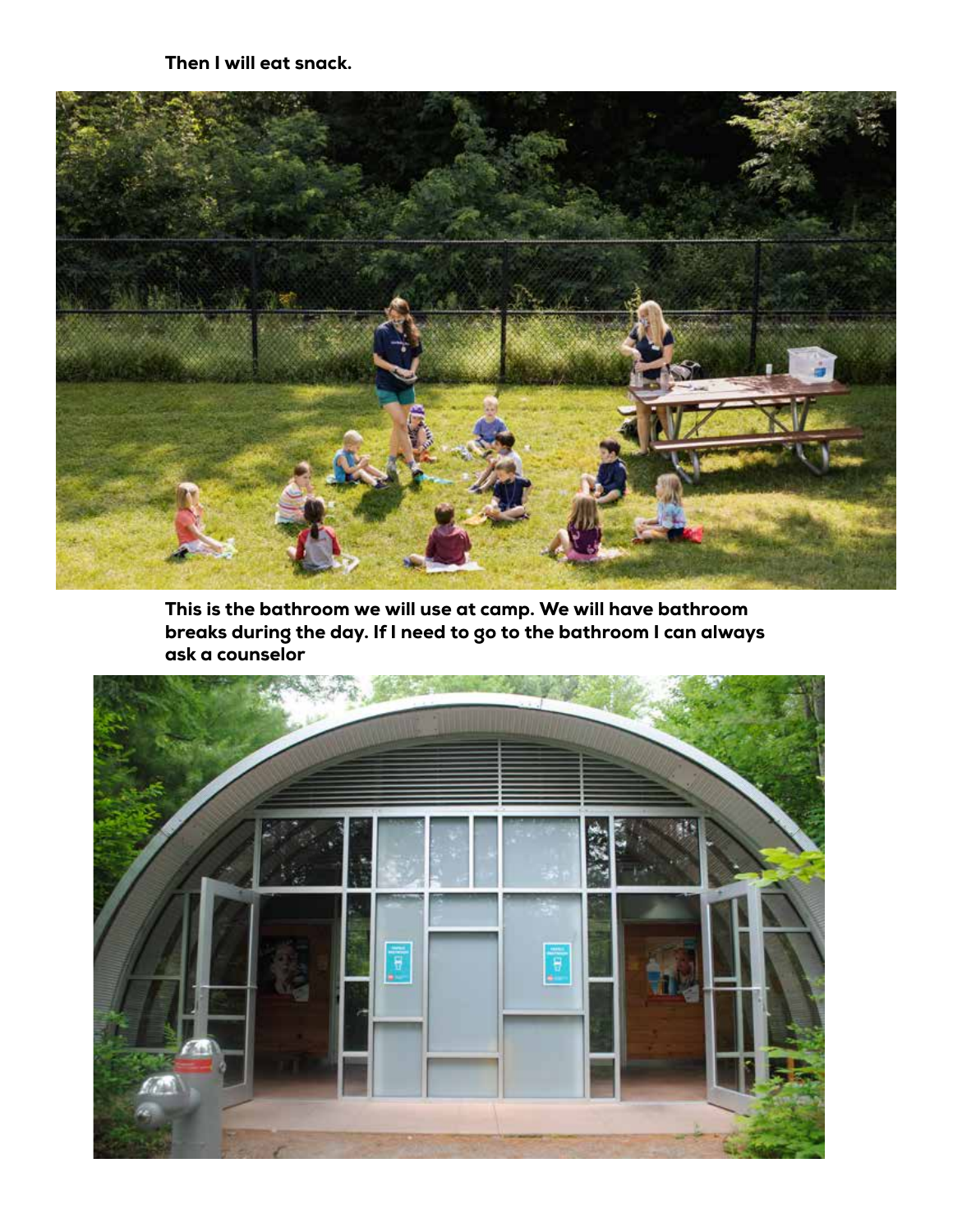I will eat lunch.



In the afternoon we will eat lunch and then go swimming. Before I can go swimming I have to change into my swimming clothes.

I will change in a small tent or in the bathroom



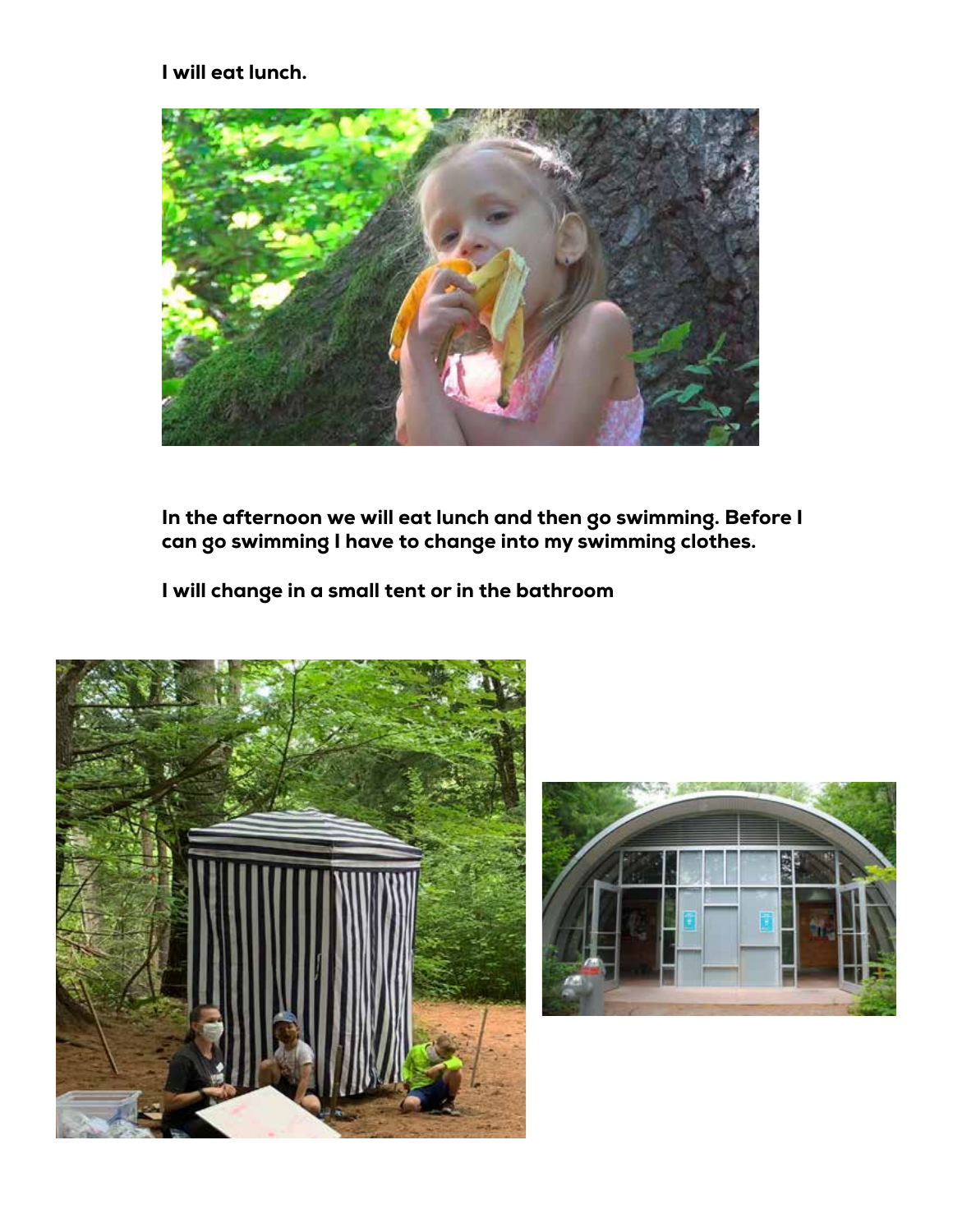We will play in the water. We will play in different places each day and that is ok. If I don't feel like swimming I can sit.



When we are done swimming, we will change back into our dry clothes

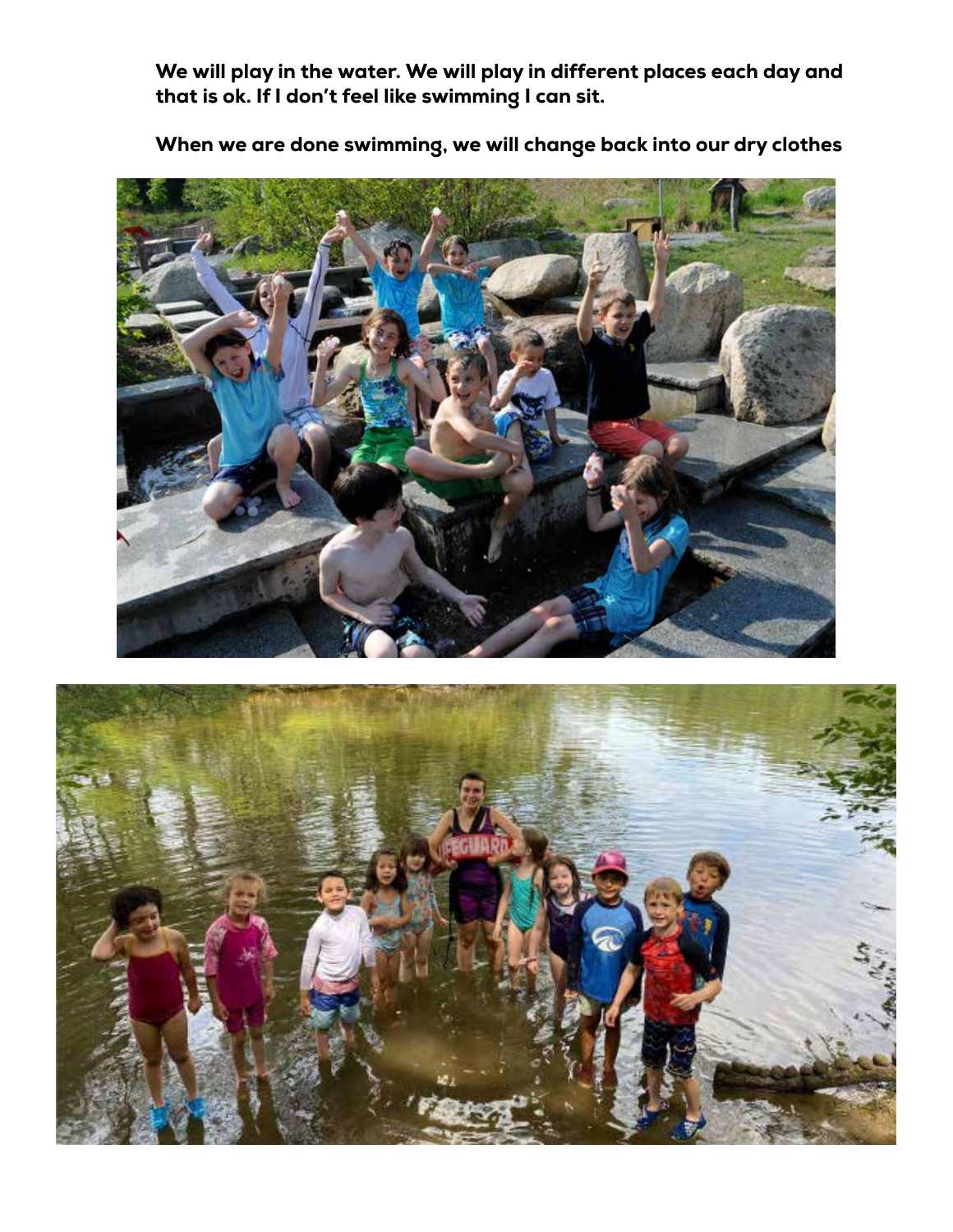Next, each camper will get their own place for quiet time. My place is called my "Magic Spot." I can add to my journal while I'm in my Magic Spot.





Last we will have a closing circle time. We will talk about what happened in our day and what we will do tomorrow.